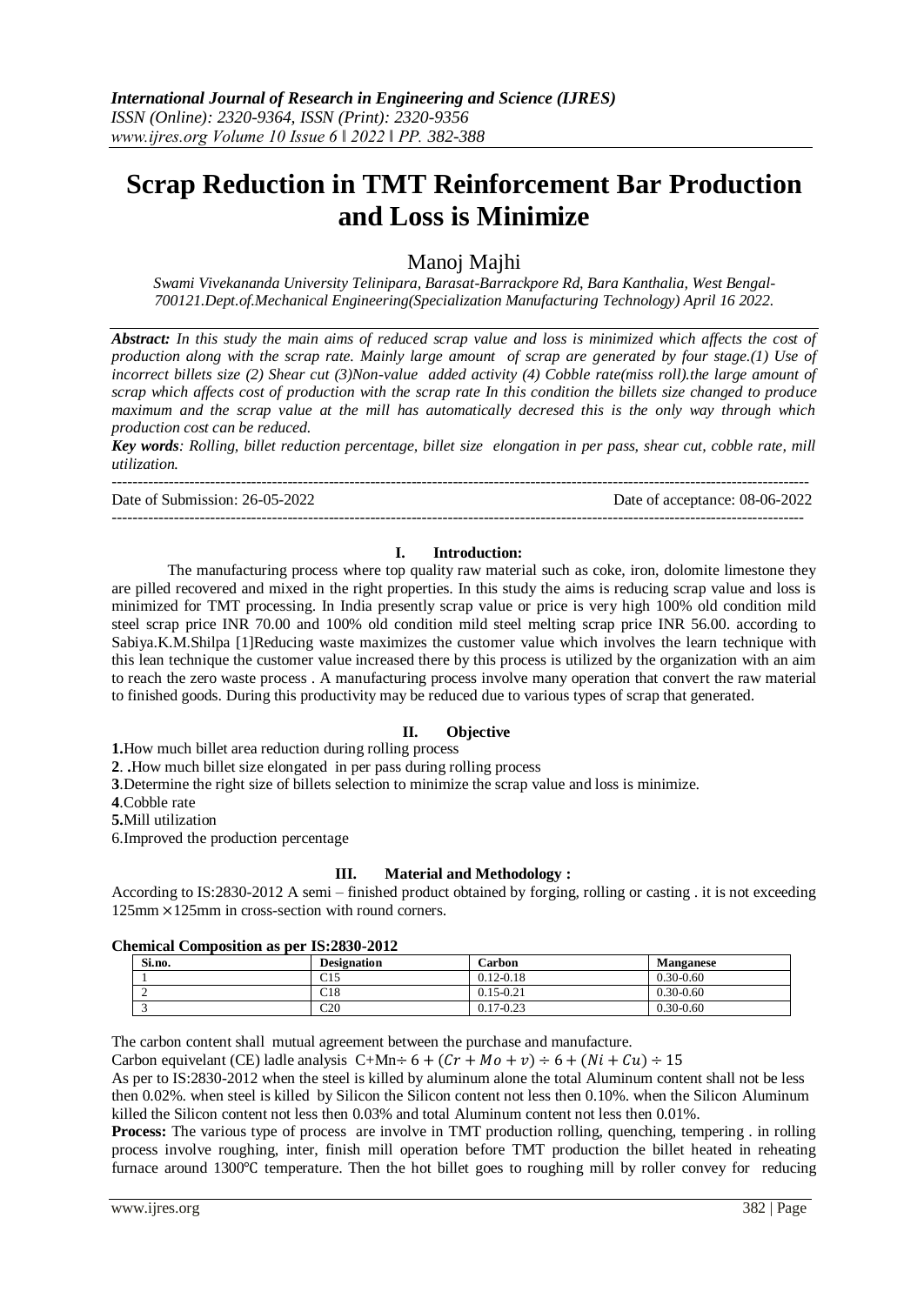diameter of billet by roller. In this study use of billet size  $10.1 \times 10.1 \times 150 \text{cm}^3$  for 0.8cm reinforcement bar and 13pass are used. Roughing has 6paa inter has 4pass and finish has 3pass Maximum draf : 10.1-0.8/13 = 0.715 cm

Total draf =  $0.715 \times 13 = 9.295$  cm (approx 93mm)

| on bine neugenon buring roung process in noughing min |                          |                       |                        |  |  |
|-------------------------------------------------------|--------------------------|-----------------------|------------------------|--|--|
| <b>Roughingmill passes</b>                            | Actual size-maximum draf | <b>Reduction size</b> | <b>Total reduction</b> |  |  |
|                                                       | $10.1 - 0.715$ cm        | 9.385cm               |                        |  |  |
|                                                       | 9.385-0.715cm            | 8.67cm                |                        |  |  |
|                                                       | 8.67-0.715cm             | 7.955cm               |                        |  |  |
|                                                       | 7.955-0.715cm            | 7.24cm                |                        |  |  |
|                                                       | 7.24-0.715cm             | 6.525cm               |                        |  |  |
| ∣ h                                                   | 6.525-0.715cm            | 5.81cm                | 4.29cm                 |  |  |

### **3.1 Billet Reduction During rolling process in Roughing mill**

### **3.2Billet Reduction During rolling process in Inter mill**

| -<br>. .          |                          |                       |                        |  |  |
|-------------------|--------------------------|-----------------------|------------------------|--|--|
| Inter mill passes | Actual size-maximum draf | <b>Reduction size</b> | <b>Total reduction</b> |  |  |
|                   | 5.81-0.715cm             | 5.095cm               |                        |  |  |
|                   | 5.095-0.715cm            | 4.38                  |                        |  |  |
|                   | 4.38-0.715cm             | 3.665cm               |                        |  |  |
| - 10              | 3.665-0.715cm            | 2.95cm                | 2.86cm                 |  |  |

#### **3.3Billet Reduction During rolling process in Finish mill**

| <b>Finisg mill passes</b> | Actual size-maximum draf | <b>Reduction size</b> | <b>Total reduction</b>                                          |  |  |
|---------------------------|--------------------------|-----------------------|-----------------------------------------------------------------|--|--|
|                           | 2.95-0.715cm             | 2.235                 |                                                                 |  |  |
| -12                       | 2.235-.0715cm            | l 52                  |                                                                 |  |  |
| -13                       | 1.52-0.715cm             | 0.805cm               | 2.145cm                                                         |  |  |
|                           |                          |                       | Total reduction of billet roughing<br>to finish mill<br>9.295cm |  |  |

It is show through the graph that how much billet reduction during rolling process by using 13 pass. Roughing has 6pass inter has 4 pass and finish has 3 pass.

| <b>BILLET REDUCTION IN ROUGHING MILL 3.1</b>                  |                                                                                                                                  |                                    |                   |                   |                   |        |                   |                   |
|---------------------------------------------------------------|----------------------------------------------------------------------------------------------------------------------------------|------------------------------------|-------------------|-------------------|-------------------|--------|-------------------|-------------------|
| 0.12<br>0.1<br>REDUCTION<br>0.08<br>0.06<br>0.04<br>0.02<br>0 |                                                                                                                                  |                                    |                   |                   |                   |        |                   |                   |
|                                                               | <b>BILLET</b><br><b>REDUC</b><br><b>TION</b><br><b>PERCE</b><br><b>NTAGE</b><br>IN<br><b>ROUG</b><br><b>HING</b><br>MILL<br>BY 6 | <b>ROUG</b><br><b>HING</b><br>MILL | PASS <sub>1</sub> | PASS <sub>2</sub> | PASS <sub>3</sub> | PASS 4 | PASS <sub>5</sub> | PASS <sub>6</sub> |
| Series1                                                       |                                                                                                                                  |                                    | 7.08%             | 7.62%             | 8.25%             | 8.99%  | 9.88%             | 10.95%            |
| Series <sub>2</sub>                                           |                                                                                                                                  |                                    |                   |                   |                   |        |                   |                   |
| Series3                                                       |                                                                                                                                  |                                    |                   |                   |                   |        |                   |                   |
| Series4                                                       |                                                                                                                                  |                                    |                   |                   |                   |        |                   |                   |
| Series5                                                       |                                                                                                                                  |                                    |                   |                   |                   |        |                   |                   |

### **IN ROUGHING MILL BILLET REDUCTION 4.29 CM**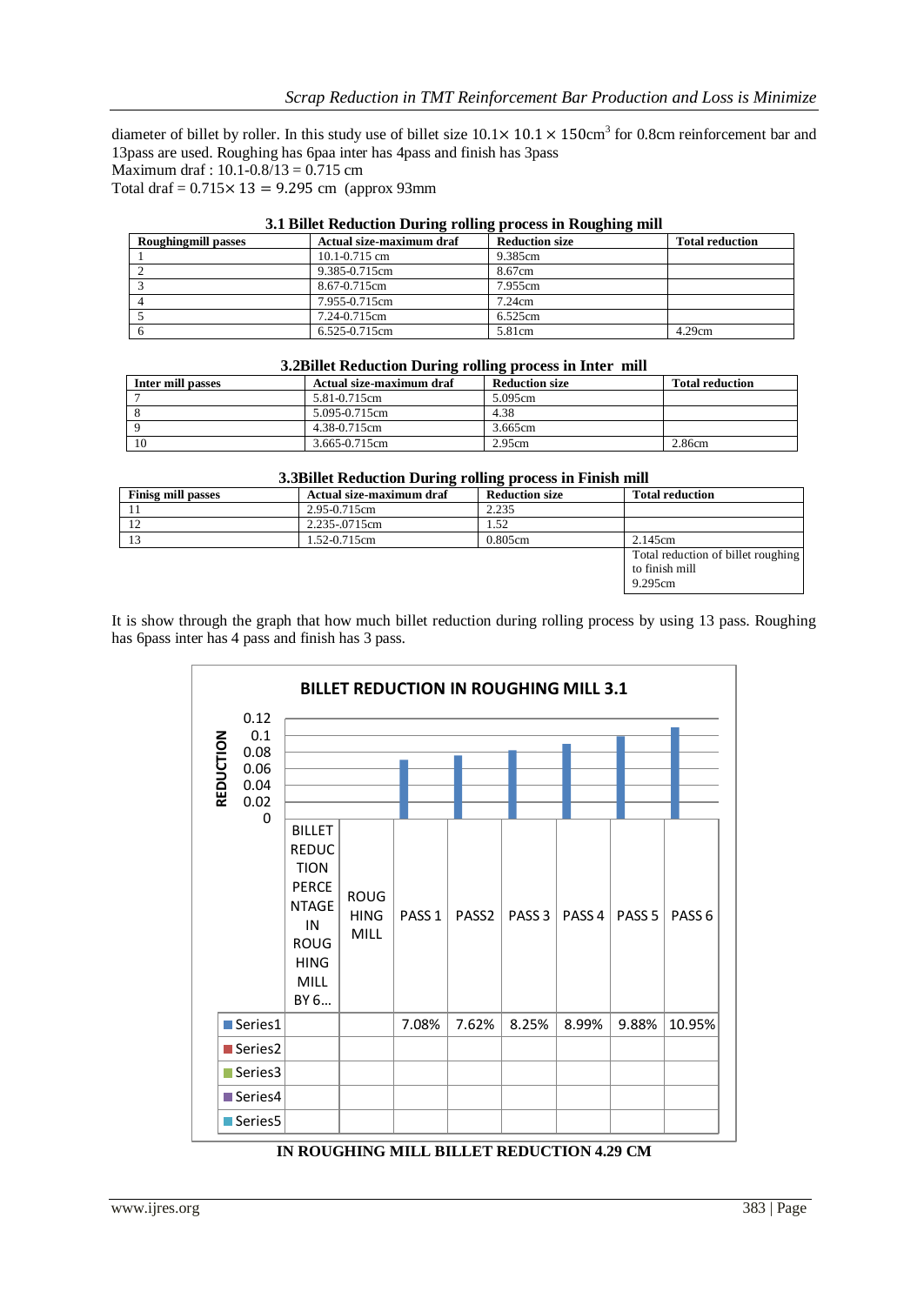

**IN FINISH MILL BILLET REDUCTION 2.11CM**

# Use of billet size  $10.1 \times 10.1 \times 150$   $\text{cm}^3$

Total reduction of billet size 92.95mm its main 9.295cm Billet size 10.1-9.295=0.805cm its mean 8.05mm (finish product TMT bar actual size 8mm)after rolling process using by 13 pass Roughing has 6pass inter has 4pass finish has 3 pass

| IV. |  |  |  | Area of pass for reducing dia |  |
|-----|--|--|--|-------------------------------|--|
|-----|--|--|--|-------------------------------|--|

| Using billet size volume = $10.1 \times 10.1 \times 150 = 15301.5 \text{cm}^3$ |                                   |                                |  |  |  |
|--------------------------------------------------------------------------------|-----------------------------------|--------------------------------|--|--|--|
|                                                                                |                                   |                                |  |  |  |
| Pass design                                                                    |                                   | Area of passes cm <sup>2</sup> |  |  |  |
| 1 square                                                                       | $9.385 \times 9.385$              | $88.078$ cm <sup>2</sup>       |  |  |  |
| 2 oval                                                                         | $4.335 \times 2.1675$             | 29.5037 $cm2$                  |  |  |  |
| 3 round                                                                        | $0.785(7.955)^2$                  | 49.676 cm <sup>2</sup>         |  |  |  |
| 4 oval                                                                         | $3.62 \times 1.81 \times 3.14$    | $20.573$ cm <sup>2</sup>       |  |  |  |
| 5 round                                                                        | $0.785(6.525)^2$                  | 33.421 $\text{cm}^2$           |  |  |  |
| 6 oval                                                                         | $2.905 \times 1.4525 \times 3.14$ | 13.249 $cm2$                   |  |  |  |
| 7 round                                                                        | $0.785(5.095)^2$                  | $20.377$ cm <sup>2</sup>       |  |  |  |
| 8 oval                                                                         | $2.19 \times 1.095 \times 3.14$   | 7.529 $cm2$                    |  |  |  |
|                                                                                |                                   |                                |  |  |  |
| 9 round                                                                        | $0.785(3.665)^2$                  | $10.544$ cm <sup>2</sup>       |  |  |  |
|                                                                                |                                   |                                |  |  |  |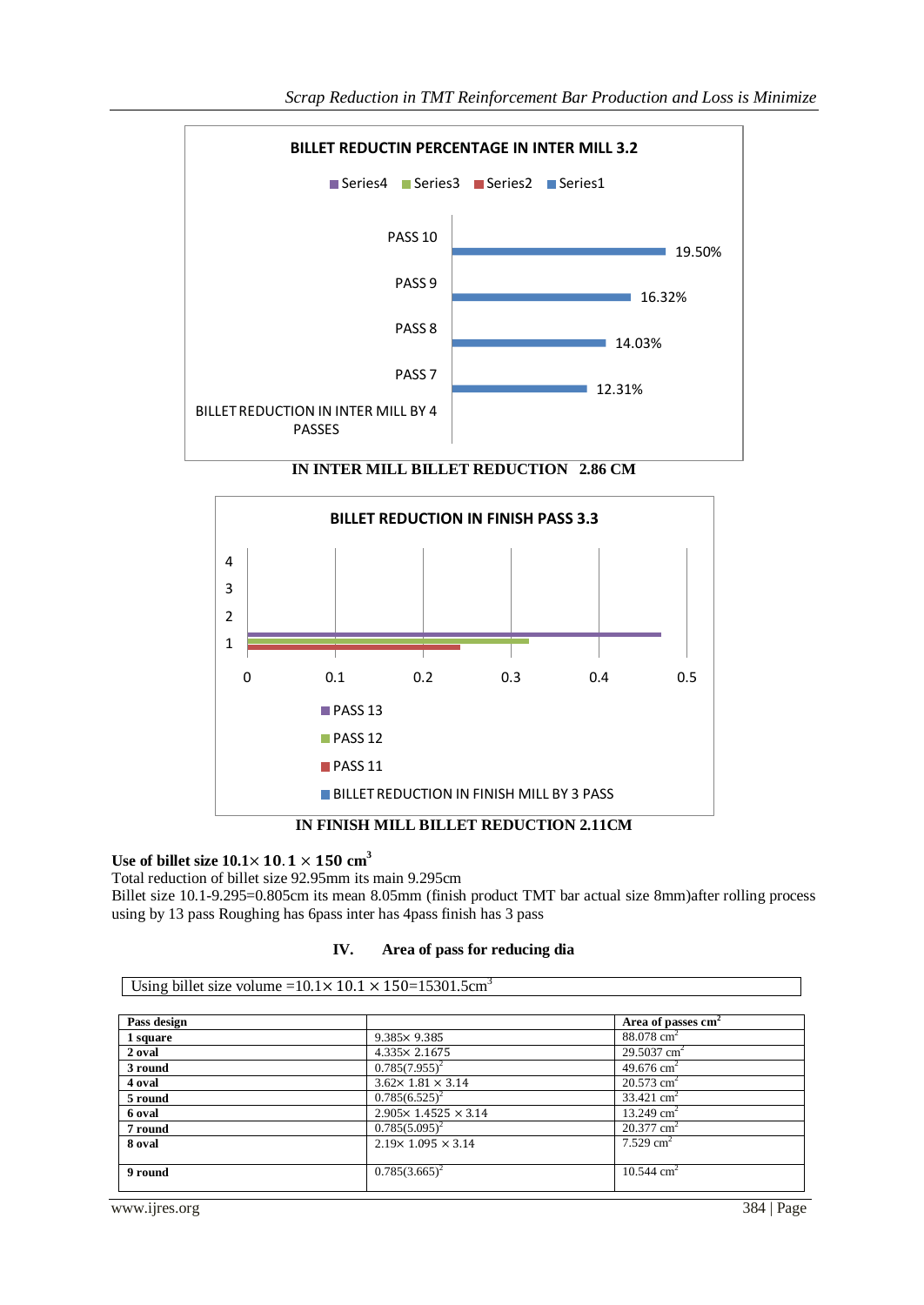| 10 oval  | $1.475 \times 0.737 \times 3.14$ | $3.415$ cm <sup>2</sup>  |
|----------|----------------------------------|--------------------------|
| 11 round | $0.785(2.235)^2$                 | 3.921 $\text{cm}^2$      |
| 12 oval  | $0.76 \times 0.38 \times 3.14$   | $0.906$ cm <sup>2</sup>  |
| 13 round | $0.785(0.805)^2$                 | $0.5086$ cm <sup>2</sup> |

# **4.1.Billet size elongated in per pass during rolling process** Billet elongation in roughing mill (volume of billet 15301.5cm<sup>2</sup>) **Pass 1**.Volume of billet /area of reduction size =( 15301.5/88.078)= 173.726 cm Area  $\times$ length =88.078 $\times$ 173.726 = 15301.5 cm<sup>3</sup> **Pass 2**. .Volume of billet /area of reduction size =(15301.5/29.5037)= 518.6257 cm Area  $\times$ length=29.5037 $\times$ 518.6257 = 15301.5cm<sup>3</sup> **Pass 3**. Volume of billet /area of reduction size  $=(15301.5/49.676) = 308.026$  cm Area  $\times$ length=49.676 $\times$ 308.026= 15301.5cm<sup>3</sup> **Pass 4.** .Volume of billet /area of reduction size=( 15301.5/20.573)=743.766 cm Area  $\times$ length=20.573 $\times$ 743.766=15301.5cm<sup>3</sup> **Pass 5**. Volume of billet /area of reduction size=(15301.5/33.421)=457.840 cm Area  $\times$ length=33.421 $\times$ 457.840=15301.5cm<sup>3</sup> **Pass 6**. Volume of billet /area of reduction size=(15301.5/13.249)=1154.917 cm Area  $\times$ length=13.249 $\times$ 1154.917=15301.5cm<sup>3</sup> **Pass 7** .Volume of billet /area of reduction size=(15301.5/20.377)=750.920 cm Area  $\times$ length=20.377 $\times$ 750.920=15301.5cm<sup>3</sup> **Pass 8** .Volume of billet /area of reduction size=(15301.5/7.529)=2032.341 cm Area ×length=7.529×2032.341=15301.5cm<sup>3</sup> **Pass 9**. .Volume of billet /area of reduction size=(15301.5/10.544)=1451.2044 cm Area  $\times$ length=10.544 $\times$ 1451.2044=15301.5cm<sup>3</sup> **Pass 10**.. Volume of billet /area of reduction size= $(15301.5/3.415)$  =4480.673 cm Area  $\times$ length=3.415 $\times$ 4480.673=15301.5cm<sup>3</sup> **Pass 11**. ..Volume of billet /area of reduction size=(15301.5/3.921)=3902.448 cm Area  $\times$ length=3.921 $\times$ 3902.448=15301.5cm<sup>3</sup> **Pass 12.** Volume of billet /area of reduction size=(15301.5/0.906 )=16889.072 cm Area  $\times$ length=0.906 $\times$ 16889.072=15301.5cm<sup>3</sup> **Pass 13**. Volume of billet /area of reduction size=(15301.5/0.5086)=30085.528 cm After leaving the last stand of mill billet length are increase total length of billet is 30085.528cm. Before rolling billet volume is  $10.1 \times 10.1 \times 150 = 15301.5 \text{cm}^3$ Total weight of billet (volume $\times$ density) 15301.5 $\times$  7.85 = 120.116kg After rolling billet weight is (length $\times$ area $\times$ density) 30085.528 $\times$ 0.5086 $\times$ 7.85=120.116kg In this condition the billet density and volume are same only change in size and shap

# **4.2 Billet size elongation in per pass**

| Roughing pass | Inter pass  | <b>Finish pass</b> |
|---------------|-------------|--------------------|
| 173.7266 cm   | 750.920cm   | 3902.448cm         |
| 518.6295cm    | 2032.341cm  | 16889.072cm        |
| 308.026cm     | 1451.2044cm | 30085.528cm        |
| 743.766cm     | 4480.673cm  |                    |
| 457.840cm     |             |                    |
| 1154.917cm    |             |                    |

It is show through the graph that how much billet length increased during rolling process.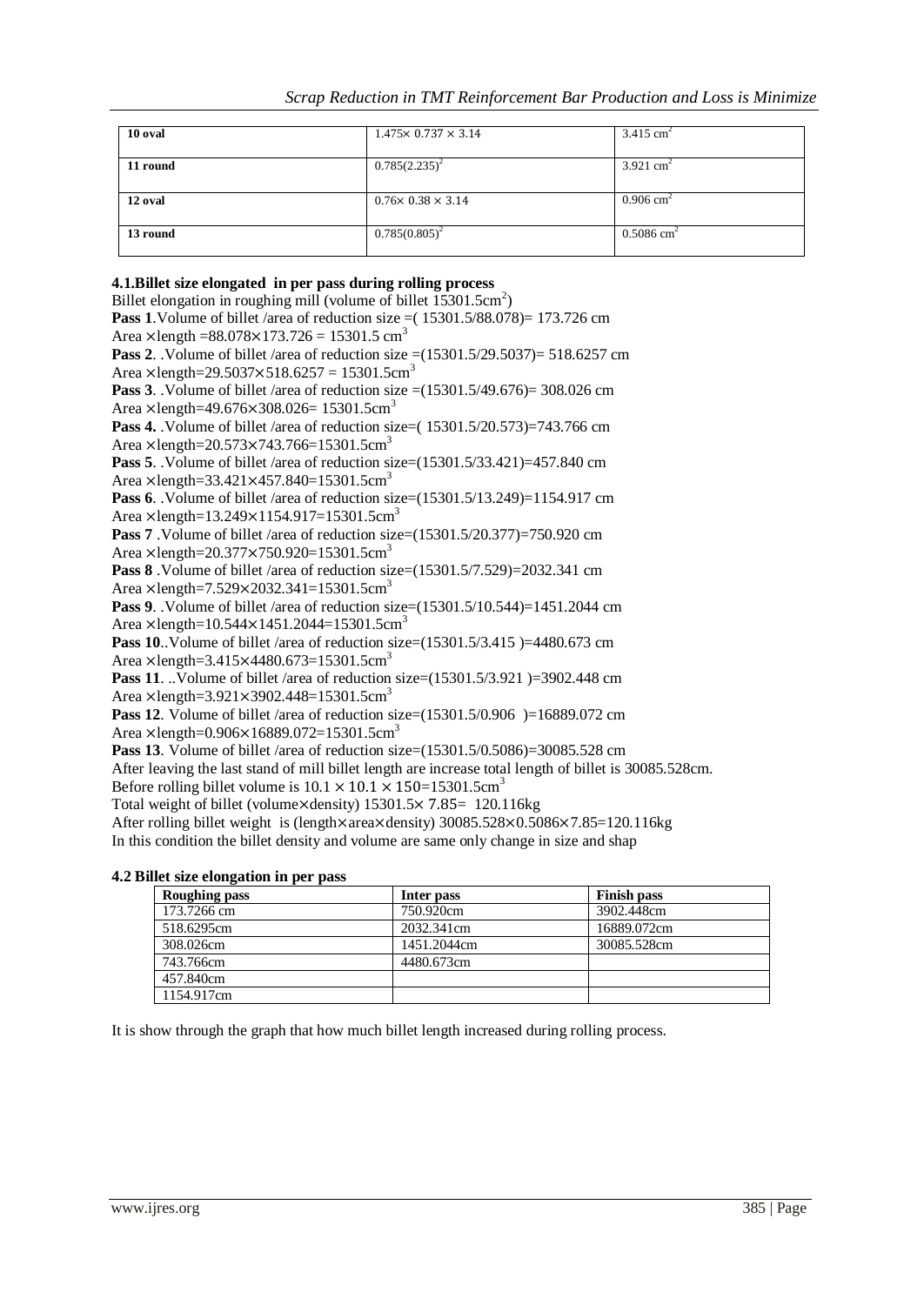

Before rolling the billet size was  $10.1 \times 10.1 \times 150$  cm<sup>3</sup> and when it is passing through roughing inter or finish mill the billet length will increase and the value get on this graph. The actual length is 30085.528cm. before rolling billet weight was 120.116kg and after rolling billet weight 0.586×30085.528×7.85=120.116kg. in this condition the billet volume or density has constant.

# **V. Determine the right size of billets selection to minimize the scrap value and loss is minimize**

In this study the billet size and weight is  $10.1 \times 10.1 \times 150 \times 120.116$ kg

finishing product 8mm reinforcement bar stander weight dia $\times$ dia/162 $\times$  12 = 4.740 $kg$ 

8mm reinforcement bar weight tolerance is as per IS:1786 8mm to 10mm bar  $\pm 7\%$  minimum wt.0.367 maximum wt. 0.423 and stander length is 12mtr so the number of rod in 1 billet is 120/4.740=25.31

25 pices rod in 1 billet and the 25 pices rod weight is  $4.740 \times 25 = 118.5$  kg so the loss of material in 1 billet for end cut by shear cut is 120/118.5=1.012kg loss of material where 0.31% random rod generated in 1 billet for 8mm rebar production. During hear cut operation the rod is cut at its head and tail end for this a length of 4inche to be cut at both the end of the rod and the 10pices in 1 bandle. For 8mm rebar.

**5.1. Cobble rate:** Cobble rate is the measure of the percentage of changed billet loss to cobbles. A cobble will occure when there is a roller malfunction the line of steel deviates from the roller path or as mentioned above the end of the steel splits. If the cobble rate is 0.75% then 0.75% of all billets charged are lost to cobbles .if the mill rolls 55555427.25billets per year then it means that 41666570.44 billets are lost. At 0.12 ton (120kg)/ billets the loss in ton is 4999988.45ton. if necessary that all attempts are to be made in the mill to reduce the cobble rate(miss roll).

**5.2. Mill utilization:** Mill utilization is a measure of the percentages of time that the mill is rolling steel .the trust measure of percentages is as a percentage of calendar time . Factors that in fhuence utilization are maintence outages scheduled and unscheduled holiday outage downtime for cobble clearing, roll and pass changes , excess billets gap, and other factor that creat time when a billet is not in the mill.good figures for rod mill utilization figure are 90% to 93% for structure mills.

If the rolls  $66666652$ ton/year billet weight = 0.12ton

Billet roll per day=66666652/365=18264.8tons

Billet roll per hour=18264.8/24=761.033ton

No of billet using in hour=761.033/0.12ton=6341.944pices/hr.

No of billet using per day  $=6341.944 \times 24 = 152206.65$  pices

Total using billet in year=152206.65×365=55555427.25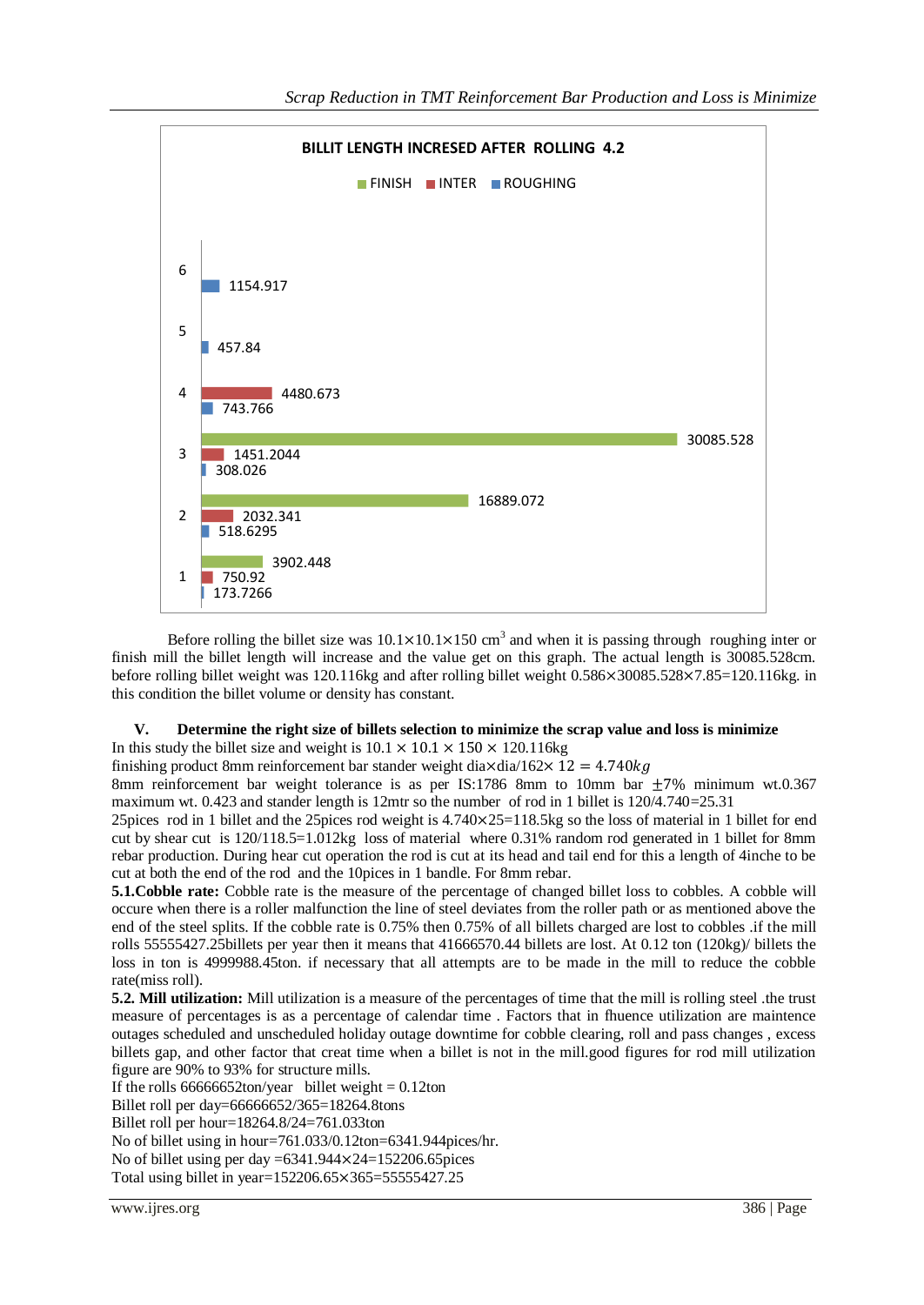Total using billet weight in year= $5555527.25 \times 0.12 = 66666651.27$ ton If mill roll 80% of the year = $365 \times 24 \times 0.80$ =7008hour If mill roll improve 1% of the year its means 81% of the year = $365 \times 24 \times 0.81 = 7095.6$  hour  $\therefore$  According to 81%=7095.6 hour and 80%=7008.0 hour(7095.6-7008.0)=87.6% hours. If the rolls 66666652ton/year using billets at 0.12ton. If the total using billets in year =55555427.25picess that is billet gap. If the average gap is 5 second that is  $(5 \times 55555427.25)/3600 = 77160.31$  hour of billets gap If the average gap billet reduce by 0.5second its mean 4.5 second  $(4.5 \times 55555427.25)/3600=69444.28$ Creating addition(7716.31-69444.28)=7716.03 hour of extra rolling. If no of billets using per day of weight =761.033ton that is addition  $761.033 \times 7716.03 = 5872153.459$ ton of rolled steel. Extra no of billets =5872153.459/0.12=48934612.16no of billets extra rolled. If the average value runs production rate(66666652×7716.03)=5.14×10<sup>11</sup>ton rolled. Before Mill Utilization= No of billets use in hour 6.41.944 pices Loss of material in one billet for 8mm rebar production 1.013kg (1kg=0.001 Tonnes) So in a hour loss of material  $1.013$ kg $\times$ 6341.944=6424.38kg (0.001 $\times$ 6424.38=6.42438 ton In a day loss of material  $=6.42438 \times 24 = 154.18512$  ton In a year loss of material=154.18512 $\times$ 365=56277.5688ton If the ( 66666652 ton-56277.5688) loss of material in year=66610374.43 rolled ton in a year. **After improved 1% production rate** Extra no of billets= 48934612.16pices weight 587215.3459 ton Loss of material =1.013kg per billet =48934612 pices billet loss of material =49570.76 ton Before mill utilization loss of material =56277.5688 After mill utilization loss of material =49570.762 Total loss in year after 1% improve mill utilization 105848.3308 ton Total production before mill utilization =66666652.00 ton After mill utilization 1% improve production =587215.349 ton Total production before mill+ utilization and after improve 1% mill utilization =  $67253867.35$ ton in a year Total loss in a year scab value is =**105848.3308 ton** Total production in year finishing product weight is **67148019.02 ton Total use of billets after mill utilization In a day =67148019.02/365= 184257.1708 ton In a hour=184257.1708/24= 7677.382117 ton In a day no of billets used after mill utilization=1535476.423**

# **In a hour no of billets used after mill utilization=63978.1833 pices**

# **VI. Result**

- 1. In rolling process the maxcimum draft is  $0.715cm$  and total draf  $0.715 \times 13= 9.295cm$
- 2. After rolling the billets elongation by using 13 passes the total length is 30085.58cm=300.85528Mtr and initial billets length was 150cm =1.5Mtr.
- 3. The billets reduction in Roughing mill 4.29cm, Inter mill 2.86cm and finish mill 2.145cm when it is passing through by 13 passed.
- 4. In this study the loss is minimized by right set PLC perfect calculation of billets size before rolling total scrap generate in 1 billets of 1.012kg after rolling for end cut by cc shearing machine.
- 5. If the mill rolled 55555427.25 billets per year then it means that 41666570.44 billets are loss at 0.12ton/ billets. The loss in tons is 4999988.45 tons. If the cobble rate is 0.75% then 0.75%of all billets charged are los to cobbles.
- 6. In a year total billets use after improving 1% of mill utilization is 67253867.355 ton, In a day 184257.1708ton, In a hour 7677.382117tons
- 7. In a day after mill utilization 1% improved the no of billets use is 1535476.423 and In a hour 63978.1833 pices.
- 8. The average gap billets reduction 0.5 second its means 4.5 second the creating addition 77160.31- 69444.28=7715.49 hours of extra rolling.
- 9. Total production in year after 1% improved 67253867.35tons.
- 10. Total improved production 587215.35tons after mill utilization.
- 11. Before mill utilization total loss of billets 587215.35tons.
- 12. Before mill utilization total loss of material 56277.5688(loss of material) ton for 66666652ton production.
- 13. Total scrap value is 105848.3308 ton in a year after 1% mill utilization improve.